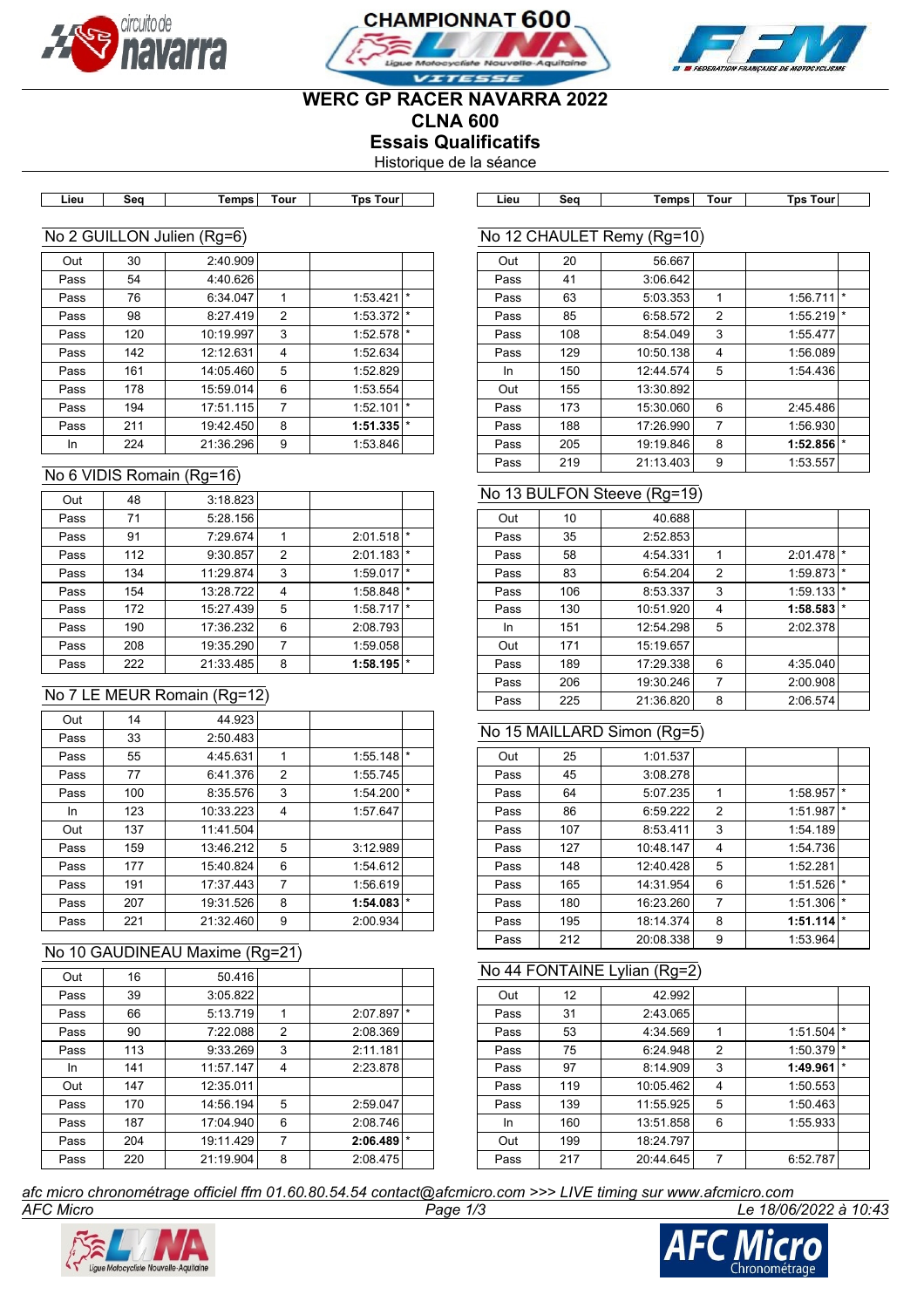





#### CLNA 600 Essais Qualificatifs

Historique de la séance

| .ieu | Sea | Temps | Tour | Tps<br>Tour |
|------|-----|-------|------|-------------|

## No 67 ORHON Waren (Rg=22)

| Out  | 13  | 43.684    |                |          |         |
|------|-----|-----------|----------------|----------|---------|
| Pass | 46  | 3:10.116  |                |          |         |
| Pass | 69  | 5:23.444  |                | 2:13.328 |         |
| Pass | 92  | 7:35.533  | $\overline{2}$ | 2:12.089 | $\star$ |
| Pass | 117 | 9:47.195  | 3              | 2:11.662 | $\star$ |
| Pass | 140 | 11:57.173 | 4              | 2:09.978 | $\star$ |
| Pass | 162 | 14:10.156 | 5              | 2:12.983 |         |
| In   | 179 | 16:22.935 | 6              | 2:12.779 |         |

### No 77 MARTIN Jonathan (Rg=3)

| Out  | 27  | 1:02.002  |   |          |         |
|------|-----|-----------|---|----------|---------|
| Pass | 42  | 3:06.612  |   |          |         |
| Pass | 60  | 4:59.479  |   | 1:52.867 | $\star$ |
| Pass | 80  | 6:49.947  | 2 | 1:50.468 | $\star$ |
| Pass | 101 | 8:40.985  | 3 | 1:51.038 |         |
| In   | 122 | 10:32.108 |   | 1:51.123 |         |
| Out  | 196 | 18:19.473 |   |          |         |
| Pass | 215 | 20:19.216 | 5 | 9:47.108 |         |

## No 81 JOUIS Bruno (Rg=20)

| Out  | 23  | 59.728    |   |                |                |
|------|-----|-----------|---|----------------|----------------|
| Pass |     | 3:13.283  |   |                |                |
| Pass | 68  | 5:17.190  |   | 2:03.907       | $\mathbf{I}$ * |
| Pass | 89  | 7:19.054  | 2 | $2:01.864$ *   |                |
| Pass | 111 | 9:24.393  | 3 | 2:05.339       |                |
| Pass | 133 | 11:24.229 |   | $1:59.836$ $*$ |                |

## No 82 GOUBIN Cedric (Rg=9)

| Out  | 24  | 59.846    |   |          |         |
|------|-----|-----------|---|----------|---------|
| Pass | 44  | 3:08.154  |   |          |         |
| Pass | 67  | 5:14.169  |   | 2:06.015 | *       |
| Pass | 88  | 7:16.180  | 2 | 2:02.011 | $\star$ |
| Pass | 110 | 9:08.304  | 3 | 1:52.124 | $\star$ |
| Pass | 132 | 11:00.774 | 4 | 1:52.470 |         |
| Pass | 152 | 12:56.496 | 5 | 1:55.722 |         |
| Pass | 168 | 14:50.351 | 6 | 1:53.855 |         |
| Pass | 185 | 16:42.879 | 7 | 1:52.528 |         |
| In   | 201 | 18:47.067 | 8 | 2:04.188 |         |

#### No 94 SOUQUET Maxime (Rg=4)

| Out  | 17  | 51.722    |                |          |         |
|------|-----|-----------|----------------|----------|---------|
| Pass | 36  | 2:55.411  |                |          |         |
| Pass | 57  | 4:49.354  |                | 1:53.943 | $\star$ |
| Pass | 78  | 6:42.460  | 2              | 1:53.106 | $\star$ |
| Pass | 99  | 8:35.045  | 3              | 1:52.585 | $\star$ |
| Pass | 121 | 10:26.732 | 4              | 1:51.687 | $\star$ |
| In   | 143 | 12:28.062 | 5              | 2:01.330 |         |
| Out  | 164 | 14:23.223 |                |          |         |
| Pass | 181 | 16:28.870 | 6              | 4:00.808 |         |
| Pass | 197 | 18:19.741 | $\overline{7}$ | 1:50.871 | $\star$ |
| Pass | 213 | 20:12.012 | 8              | 1:52.271 |         |
|      |     |           |                |          |         |

**Lieu Seq Temps Tour Tps Tour Lieu Seq Temps Tour Tps Tour**

# No 104 CAZAYOUS Paul (Rg=7)

| Out  | 19  | 56.241    |                |          |         |
|------|-----|-----------|----------------|----------|---------|
| Pass | 37  | 3:00.790  |                |          |         |
| Pass | 59  | 4:56.377  |                | 1:55.587 | $\star$ |
| Pass | 81  | 6:50.823  | 2              | 1:54.446 | $\star$ |
| Pass | 103 | 8:44.057  | 3              | 1:53.234 | $\star$ |
| In   | 125 | 10:36.433 | $\overline{4}$ | 1:52.376 |         |
| Out  | 146 | 12:33.453 |                |          |         |
| Pass | 167 | 14:38.045 | 5              | 4:01.612 |         |
| Pass | 182 | 16:30.638 | 6              | 1:52.593 | $\star$ |
| Pass | 198 | 18:22.187 | 7              | 1:51.549 | $\star$ |
| Pass | 214 | 20:13.899 | 8              | 1:51.712 |         |

## No 112 PARONNAUD Corentin (Rg=13)

| Out  | 29  | 1:51.148  |                |          |         |
|------|-----|-----------|----------------|----------|---------|
| Pass | 51  | 3:59.069  |                |          |         |
| Pass | 73  | 5:56.142  |                | 1:57.073 | $\star$ |
| Pass | 95  | 7:50.291  | $\overline{2}$ | 1:54.149 | $\star$ |
| Pass | 116 | 9:46.867  | 3              | 1:56.576 |         |
| Pass | 138 | 11:41.778 |                | 1:54.911 |         |
| In   | 157 | 13:37.690 | 5              | 1:55.912 |         |

### No 119 DELUCHEY Anthony (Rg=14)

| Out  | 18  | 55.806    |                |          |         |
|------|-----|-----------|----------------|----------|---------|
| Pass | 40  | 3:06.245  |                |          |         |
| Pass | 62  | 5:02.872  | 1              | 1:56.627 | $\star$ |
| Pass | 84  | 6:58.028  | $\overline{2}$ | 1:55.156 | $\star$ |
| Pass | 105 | 8:53.116  | 3              | 1:55.088 | $\star$ |
| Pass | 128 | 10:49.114 | 4              | 1:55.998 |         |
| In   | 149 | 12:43.673 | 5              | 1:54.559 |         |
| Out  | 174 | 15:32.370 |                |          |         |
| Pass | 193 | 17:41.131 | 6              | 4:57.458 |         |
| Pass | 209 | 19:38.245 | 7              | 1:57.114 |         |
| Pass | 223 | 21:36.359 | 8              | 1:58.114 |         |

#### No 120 TASTET Remi (Rg=1)

| Out  | 15  | 44.898    |   |          |       |
|------|-----|-----------|---|----------|-------|
| Pass | 32  | 2:43.445  |   |          |       |
| Pass | 52  | 4:32.739  |   | 1:49.294 | $***$ |
| Pass | 74  | 6:22.153  | 2 | 1:49.414 |       |
| Pass | 96  | 8:11.000  | 3 | 1:48.847 | $**$  |
| In   | 118 | 10:02.453 |   | 1:51.453 |       |

## No 133 NOUZILLE Hugo (Rg=11)

| Out  | 11  | 42.597    |   |          |         |
|------|-----|-----------|---|----------|---------|
| Pass | 34  | 2:51.479  |   |          |         |
| Pass | 56  | 4:48.915  |   | 1:57.436 |         |
| Pass | 79  | 6:45.749  | 2 | 1:56.834 |         |
| Pass | 102 | 8:42.103  | 3 | 1:56.354 | $\star$ |
| Pass | 124 | 10:36.551 | 4 | 1:54.448 |         |
| Pass | 145 | 12:31.869 | 5 | 1:55.318 |         |
| Pass | 166 | 14:35.631 | 6 | 2:03.762 |         |
| Pass | 184 | 16:35.055 |   | 1:59.424 |         |

*AFC Micro Page 2/3 Le 18/06/2022 à 10:43 afc micro chronométrage officiel ffm 01.60.80.54.54 contact@afcmicro.com >>> LIVE timing sur www.afcmicro.com*